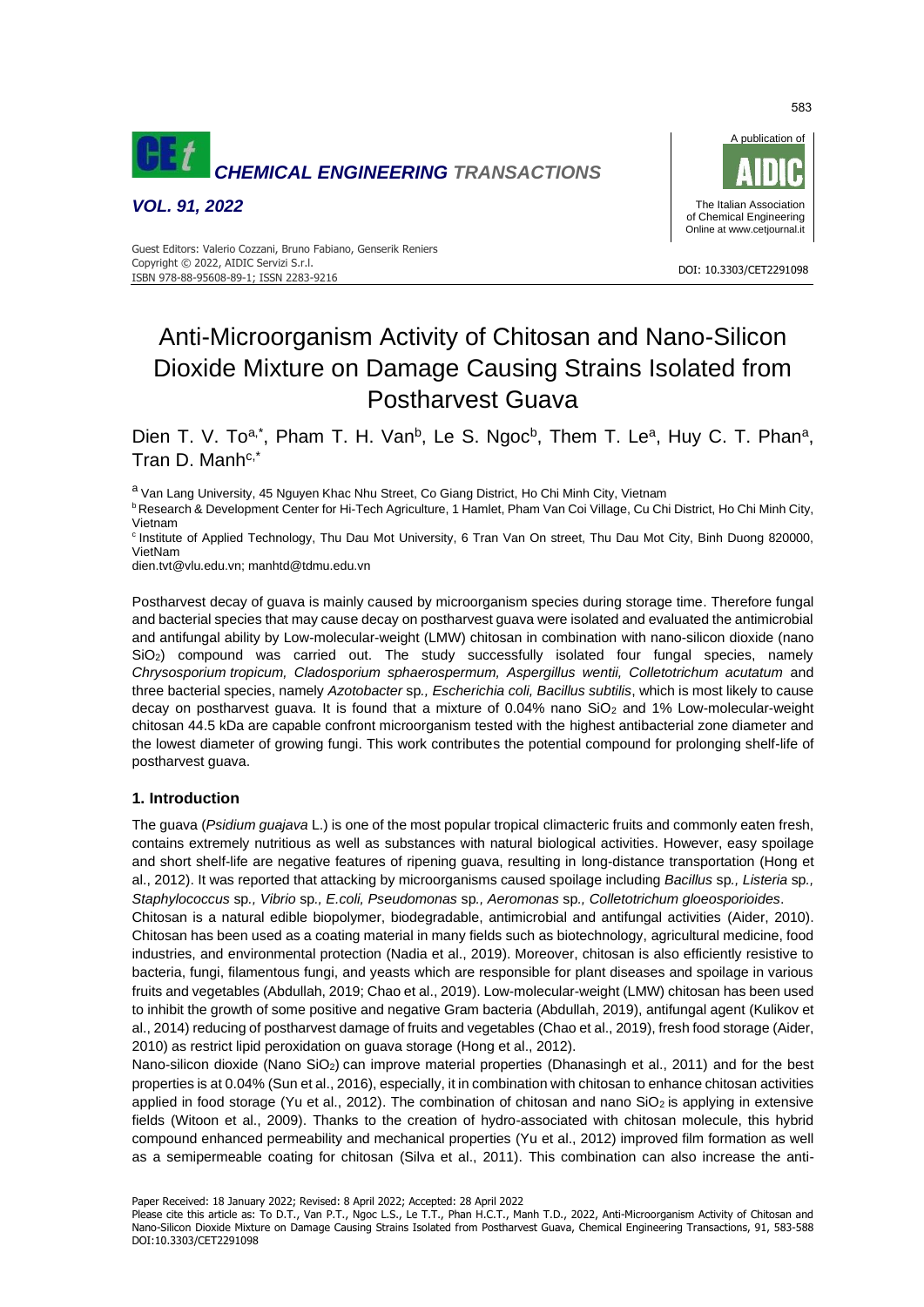microorganism capacity of the film (Dhanasingh et al., 2011), and inhibit disease on agricultural products (Silva et al., 2011; Sun et al., 2016). Nearly, 1% (w/v) chitosan in combination with 0.04% (w/v) nano SiO<sub>2</sub> compounds was applied in the fruit storage (Yu et al., 2012) for very well efficiency.

Even though excellent reported characteristics regarding the combination of chitosan and nano SiO2, there is not any study conducted to find out detail impact of this mixture on the improvement of preservation for postharvest guava, especially anti-microorganisms capacity. Therefore, in this study, the impact of chitosan and nano SiO<sup>2</sup> mixture to microorganisms causing spoilage postharvest guava was carried out with the purpose to find out the suitable concentration of chitosan and nano SiO<sub>2</sub> for postharvest guava preservation that would broaden the fresh fruits consuming markets as well as facilitate abroad export.

## **2. Materials and methods**

## **2.1. Isolation of bacterial and fungal causing damage postharvest guava**

Taiwan guava was grown in Cai Be district, Tien Giang province, harvested after fully blossomed 75  $\pm$  2 days, grouped as uniform size and form regardless of the sign of impact injury and disease. Then, they were transported to the laboratory, washed with distilled water. Each fruit was caused damaged by sterilized 11 blades on its skin and stored at room temperature until there was a sign of damage. These damaged positions were then removed from the fruits, left in 250 mL Erlenmeyer flasks containing 40 mL sterilized distilled water. After shaking for 20 mins to obtain cell supernatant during precipitation, this solution was then diluted to concentration 10-1 to 10-3 . 0.1 mL diluted solution was spread on tryptic soy agar (TSA), potato–dextrose–agar (PDA) plates medium (Merck), and incubated in 8 days to obtain pure cultures. Then species of bacteria and fungi are sent to Bio-Techem Co., Ltd. to determine identify species.

## **2.2. Assay of** *in vitro* **anti-microorganism activities of SiO<sup>2</sup> nanoparticle and LMW chitosan**

Chitosan with LMW of 16, 44.5, 80, and 109 kDa, degree of deacetylation  $> 80\%$  and nano SiO<sub>2</sub> with the size of 20-30 nm were purchased from the Center for Radiation Technology Research and Development Ho Chi Minh. 1% (m/v) each LMW chitosan sample was dissolved in 1% acetic acid (v/v) and then adjusted to 5.5 pH with continuous stirring to obtain a homogeneous chitosan solution. The solution was then added with 0.04% (m/v) nano SiO2, adjusted to 5.5 pH to obtain a uniform mixture. The mixture should be used within 1 hour to avoid nano SiO<sup>2</sup> precipitation.The experiment was designed to randomized complete containing 10 treatments with triplicate (5 Petri dishes per replication) follow by chitosan LMW 16; 44.5; 80 and 109 kDa (1%); 0.04% nano SiO<sub>2</sub> alone and in the combination of each chitosan LMW 16; 44.5; 80 and 109 kDa (1%), and the control. Antibacterial activity was assessed by disk diffusion method (Chand, 2013). Tested bacteria were prepared to spread on TSA media. Sterilized impregnated papers (6 mm in diameter) were used to spread on the plates. Then 10 µL of tested solution dispense into the middle of impregnated papers, sterilized distilled water used as the negative control. Plates were incubated at 32 ºC for 24 hours. Aftermath, the diameter antibacterial zones were measured and determined by following formula:  $\Delta D = D - d$  (mm). Where D is the diameter of the antibacterial zone (mm), d is the diameter of sterile impregnated papers (mm).

Antifungal activity was assessed by agar-well diffusion method (Chand, 2013). PDA media containing tested solution was prepared and then perforated with 6 mm diameter into in the middle of the plates containing pure growth of fungi tested, sterilized distilled water used as the negative control. Plates were incubated at 32 ºC for 7 days to observe and measure the growth rate of fungi. Diameter of formulated fungi was determined by following formula: ∆A = A - a (mm). Where A is the diameter of formulated fungi (mm); a is the diameter perforated agar (mm).

## **2.3. FT-IR and SEM analysis**

Guavas were dipped in prepared solution (1% 44.5 kDa chitosan and 0.04% nano SiO2) for 1 min with the guava ratio about 1:3, then taken out and drained well with a blower. The coated guava peel was collected with the thickness around 1–1.5 mm, which used for FT-IR and SEM analysis.

FT-IR spectra were recorded using a Perkin-Elmer MIR/NIR Frontier instrument (PerkinElmer, USA) in the region from 4000–400 cm-1 . Scanning Electron Microscopy (SEM) was performed on a FE-SEM S4800 (Hitachi, Japan).

## **2.4. Statistical analysis**

All data were analyzed by JMP 10.0 software (SAS Institute Inc., Cary, NC, USA). Significant differences between treatments were showed through Duncan test (*p* < 0.05).

584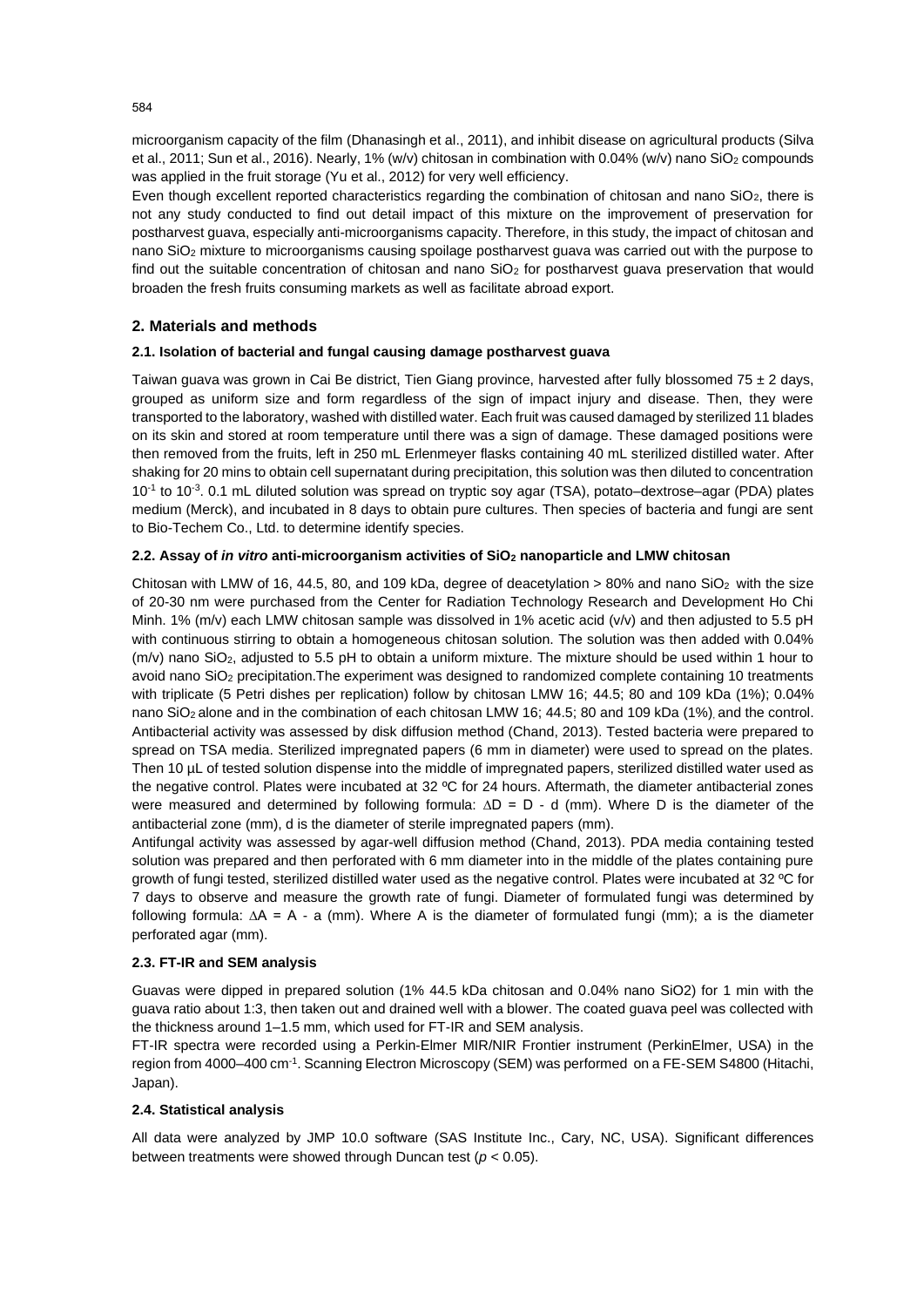## **3. Results and discussion**

#### **3.1. Characterizations of Samples**

Figure 1a shows FT-IR spectra of guava before and after coating the mixture of chitosan and nano SiO2. As seen from the FT-IR spectrum of guava (black curve), a specific peak at 3368 cm<sup>-1</sup> is related to the hydroxyl groups (O–H) stretching vibrations, whereas the peak at 1632 cm<sup>-1</sup> is corresponded to C=O stretching vibration of amide groups (Chen et al., 2018). The vibrations of O–H in plane and out of plane blending are recorded at 1404 cm<sup>-1</sup> and 818 cm<sup>-1</sup>, respectively. Two vibrations at the wavelength of 1060 cm<sup>-1</sup> and 896 cm<sup>-1</sup> are consistent with –C–O–C pyranose ring and β-glycosidic linkages of cellulose (Chen et al., 2018). The presence of the peak at 629 cm<sup>-1</sup> represents alkyl halides (Mandal et al., 2020). After coating the mixture of chitosan and nano SiO<sub>2</sub>, there are shifts of peaks from 3368 cm<sup>-1</sup>, 1404 cm<sup>-1</sup>, 1060 cm<sup>-1</sup>, and 620 cm<sup>-1</sup> to 3436 cm<sup>-1</sup>, 1444 cm<sup>-1</sup>, 1034 cm<sup>-</sup> <sup>1</sup>, and 638 cm<sup>-1</sup>, respectively. These can be explained that chitosan and SiO<sub>2</sub> interact with guava at functional groups as – OH, –C–O–C pyranose ring and alkyl halides. In addition, the intensities of all peaks are decreased. Furthermore, observing a SEM image of guava peel surface after coating the mixture of chitosan and  $SiO<sub>2</sub>$  as presented in Figure 1b shows the uniform dispersion of SiO<sub>2</sub> particles. From these, it can conclude that a film of the mixture containing chitosan and nano  $SiO<sub>2</sub>$  is formed and covered guava peel surface.



*Figure 1. FT-IR spectra of guava peel before and after coating the mixture of chitosan (1%) and SiO<sup>2</sup> nanosilica (0.04%) (a) and SEM image of guava peel surface after coating the mixture of chitosan and SiO<sup>2</sup> (b)*

#### **3.2. Isolation of bacterial and fungal causing damage postharvest guava**

We isolated Taiwan guava after damage and determined four fungal species, namely *Chrysosporium tropicum*  (*Ch. tropicum*), *Cladosporium sphaerospermum* (*C. sphaerospermum*), *Aspergillus wentii* (*A. wentii*), *Colletotrichum acutatum* (*C. acutatum*) and three bacterial species, namely *Azotobacter* sp., *Escherichia coli (E. coli)*, *Bacillus subtilis* (*B. subtilis*) which caused damage postharvest guava.



*Figure 2. Properties of fungal and bacterial species isolated on damage guava fruits: a - Ch. tropicum; b - C. sphaerospermum; c - A. wentii; d - C. acutatum; e - Azotobacter sp.; f - E. coli; g - B. subtilis.*

Characteristic of fungal species was then described on PDA media, with regard to *Ch. tropicum* fungi has in form of fibril, flaked, slow growth, while color hyphae (Figure 2a). *C. sphaerospermum* has in form of the fibril, grew dense, slow growth, on the top face of the fungi having deeper green color, under face having russet color, having wrinkle not smooth (Figure 2b). *A. wentii* has in form of fibril, on the top face and bottom face of the fungi light brown-yellow color (Figure 2c), *C. acutatum* has in form of fibril, on the top face and bottom face of the fungi was while color (Figure 2d) Characteristic of bacterial species was then described on TSA media: *Azotobacter* sp. colony has in form of circle, pale yellow, polished Viscid (Figure 2e). *E. coli* colony has in form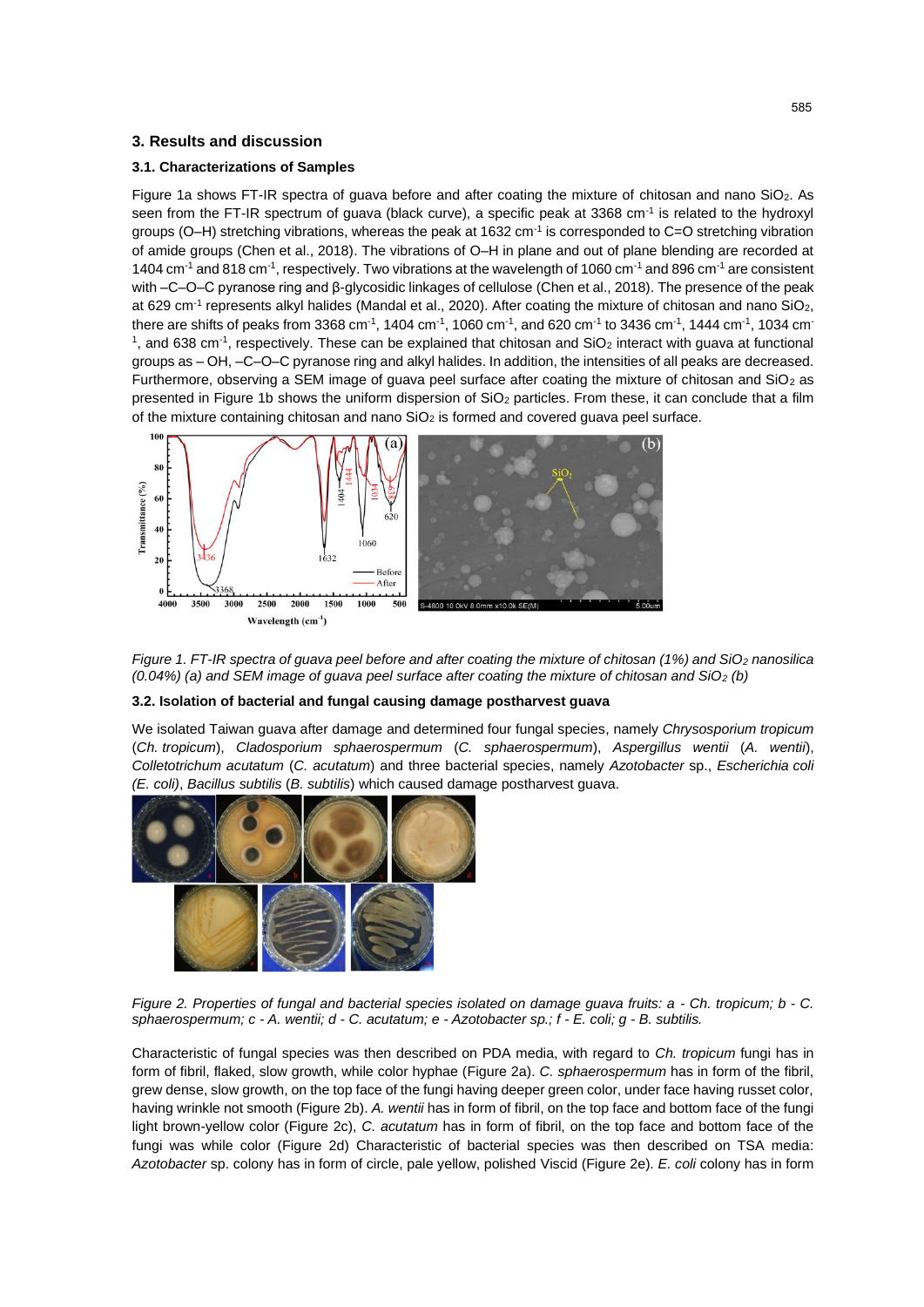of circle, white opaque color, a polished and wetting surface on TSA media (Figure 2f). *B. subtilis* colony has in form of circle, the edge of the crenated irregular pale yellow-brown color surface and lined (Figure 2g).

## **3.3. Testing of antibacterial activity of nano SiO2 and LMW chitosan mixture in vitro**

The outcome of the antibacterial ability of the LMW chitosan alone or in the combination of and nano SiO<sub>2</sub> on *E. coli*, *Azotobacter* sp., *B. subtilis* are shown in Table 1 and Figure 3. All the treatments applied with nano SiO<sup>2</sup> and LMW chitosan mixture result in the potential antibacteria of *E. coli* and *Azotobacter* sp., *B. subtilis*, and shown a significant difference to the control treatment (*p* < 0.05)*.* nano SiO2 and 44.5 kDa chitosan mixture exhibited the best effect with diameters of  $12.86 \pm 0.55$  mm;  $11.19 \pm 0.56$  mm;  $7.86 \pm 0.05$  mm, respectively (Table 1, entry 6).

On the plates of *E. coli*, Entry 6 shown a significant difference with Entry 4 which treated with nano SiO<sub>2</sub> and 16 kDa chitosan mixture (11.61 ± 1.09 mm). On the plates of *Azotobacter* sp., Entry 4 containing nano SiO<sub>2</sub> and 16 kDa chitosan mixture (9.81 ± 0.24 mm) after standing Entry 6*.* On the plates *B. subtilis*, Entry *6* was not significant difference than Entry 5 containing 44.5 kDa chitosan mixture (7.14 ± 0.18 mm).



*Figure 3. Inhibition ability of 44.5 kDa chitosan and 0.04% nano SiO<sub>2</sub> mixture against E. coli (a: tested sample; b: control sample), Azotobacter sp. (c: tested sample; d: control sample), B. subtilis (e: tested sample; f: control sample) in TSA medium after 24hrs at 32 ºC.*

The results showed antibacterial ability of *B. subtilis* (the positive Gram bacteria) lower than *E. coli and Azotobacter* sp. (the negative Gram bacteria), and these are in agreement with the study of Dutta *et al*. ( 2009), mentioned that antibacterial ability of negative Gram bacteria is higher than positive Gram bacteria due to its higher hydrophilicity and negative charge ability on the cell surface of Gram-negative bacteria higher, results in more chitosan adsorbed (Abdullah, 2019). Meanwhile, according to Zhong *et al*. (2008) reported that Grampositive bacteria were more susceptible due to barrier ability of outer membrane of the Gram-negative bacteria. All the treatments containing nano SiO<sub>2</sub> and LMW chitosan mixture showed better antibacterial activity than the one with LMW chitosan alone with identical molecular weight which can be explained by an interaction of nanosilicon dioxide and chitosan to enhance the anti-microorganism ability through improve the properties of films and inhibit disease on agriculture product (Dhanasingh et al., 2011). Due to highly porous structure of chitosan and nano silica compounds via formation of the Si–O–C bonds and hydrogen (N:H) bonds that silica was uniform dispersed and diffused in matrix of chitosan (Dhanasingh et al., 2011) and lead to tightly compacted making improve the mechanical and biological properties of chitosan material.

| Entry | Compounds       |                                | Antibacterial zone diameter (mm) |                               |
|-------|-----------------|--------------------------------|----------------------------------|-------------------------------|
|       |                 | E. coli                        | <b>B.</b> subtilis               | Azotobacter sp.               |
|       | 109 kDa CH      | $3.45 \pm 0.49$ <sup>f</sup>   | ۰                                | $4.27 \pm 0.23$ <sup>f</sup>  |
| 2     | 109 kDa CH, Si  | $4.80 \pm 0.28$ <sup>ef</sup>  | $1.24 \pm 0.12$ <sup>e</sup>     | $5.56 \pm 0.47$ <sup>e</sup>  |
| 3     | 16 kDa CH       | $9.85 \pm 0.36^{\circ}$        | $5.07 \pm 0.17$ <sup>c</sup>     | $7.82 \pm 0.36^{\circ}$       |
| 4     | 16 kDa CH, Si   | $11.61 \pm 1.09^{ab}$          | $5.86 \pm 0.16^b$                | $9.81 \pm 0.24^b$             |
| 5     | 44.5 kDa CH     | $10.63 \pm 0.53$ <sup>bc</sup> | $7.14 \pm 0.18^a$                | $9.39 \pm 0.49^{\circ}$       |
| 6     | 44.5 kDa CH, Si | $12.86 \pm 0.55^a$             | $7.16 \pm 0.23$ <sup>a</sup>     | $11.19 \pm 0.56^a$            |
|       | 80 kDa CH       | $5.23 \pm 0.43$ <sup>d</sup>   | $3.65 \pm 0.43$ <sup>d</sup>     | $6.31 \pm 0.17$ <sup>de</sup> |
| 8     | 80 kDa CH, Si   | $6.34 \pm 0.50^{\text{de}}$    | $3.97 \pm 0.54$ <sup>d</sup>     | $6.82 \pm 0.22$ <sup>cd</sup> |
| 9     | Control         |                                |                                  |                               |
| 10    | Si              |                                |                                  |                               |

*Table 1. Antibacterial activity of Nano SiO2 (0.04%)–Si and LMW Chitosan (1%)–CH in vitro*

In the same columns followed by the same letter are not significantly different at confidence interval 95%; -: not inhibited.

586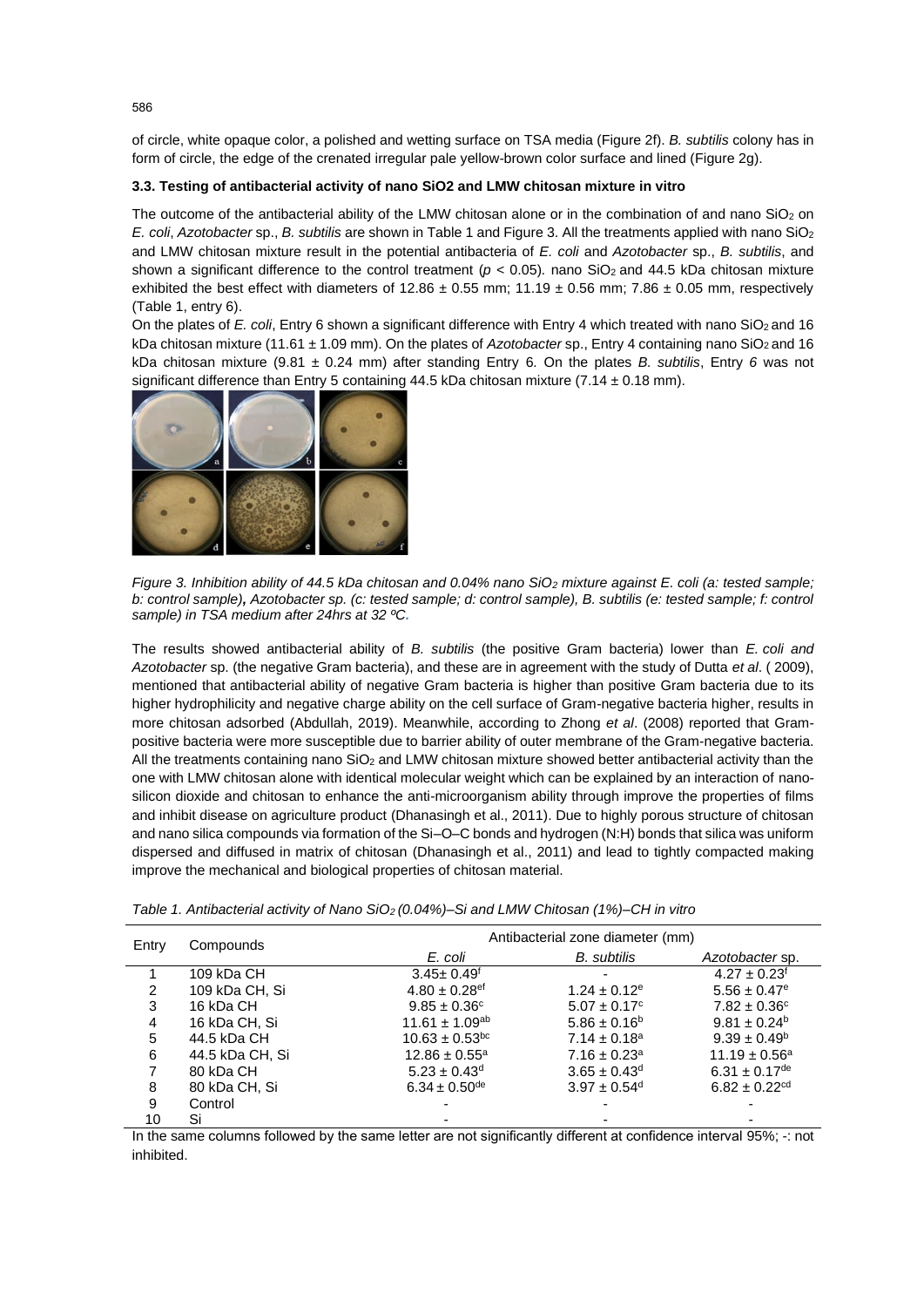## **3.4. Testing of antifungal activity causing damage postharvest guava of nano SiO2 and Low molecular weight chitosan mixture in vitro**

The results of antifungal ability of samples with only LMW chitosan or in combination with nano SiO<sub>2</sub> on *Ch. tropicum*, *C. sphaerospermum*, *A. wentii, C. acutatum* are shown in Table 2 and Figure 4. All treatments which contain nano SiO<sup>2</sup> and LMW chitosan mixture showed a potential antifungal activity of *Ch. tropicum, C. sphaerospermum, A. wentii, C. acutatum* and the results are significantly distinguished to the control treatment (*p* < 0,05)*.* Therein, the treatment with 0.04% nano SiO2 and 44.5 kDa chitosan mixture also showed the best antifungal ability on *Ch. tropicum, C. sphaerospermum, C. acutatum* with lowest growth fungi diameter of 6.32 ± 0.27 mm, 0.00 mm, 0.00 mm, respectively. However, with regard to *A. wentii* the plates treated with nano SiO<sup>2</sup> and 44.5 kDa chitosan mixture have diameter growth of fungi ( $9.34 \pm 0.69$  mm) higher negligible than that with 44.5 kDa chitosan (6.65 ± 0.35 mm)*.* These results are corresponding to the previous studies which mentioned that LMW chitosan can be inhibited anthracnose disease caused by *Colletotrichum* sp (Xiangchun et al., 2012).



*Figure 4. Inhibition ability of 44.5 kDa chitosan and 0.04% nano SiO<sub>2</sub> mixture in PDA medium after 5 days at 32 ºC against Ch. tropicum (a: tested sample; b: control sample), A. wentii (c: tested sample; d: control sample), after 7 days at 32 ºC against C. sphaerospermum (e: tested sample; f: control sample), C. acutatum (g: tested sample; h: control sample).*

Most of the treatment with nano SiO<sup>2</sup> and LMW chitosan mixture showed better antifungal ability than those with chitosan alone at identical molecule weight due to improve properties of films that explained similar to as antibacterial activity. Chitosan has been demonstrated ability against several fungi. Chitosan's antifungal mechanism has been explained from previous studies. On cell surfaces of fungi, polycationic polysaccharides interaction with anionic sites leads to altering membrane permeability and internal osmotic imbalance or inhibit mRNA and protein synthesis (Zhang et al., 2011), diffuse inside hyphae inhibit on the enzymes activity leads to inhibit the fungus growth and act more quickly than on bacteria. Different penetration of chitosan into the fungal cell are also reported, the LMW chitosan (50 kDa) penetrated very easy into cell of *Fulvia fulva*, LMW chitosan 499 kDa penetrated the inner hyphae of *Fulvia fulva* but 1320 kDa was not.

| Entry | Compounds       | Diameter of growing fungi (mm) |                               |                                |                                |  |
|-------|-----------------|--------------------------------|-------------------------------|--------------------------------|--------------------------------|--|
|       |                 | Ch. tropicum                   | C. Sphaerospermum             | A. wentii                      | C. acutatum                    |  |
|       | 109 kDa CH      | $16.76 \pm 0.79$ <sup>d</sup>  | $6.88 \pm 0.58^{\rm b}$       | 14.64 $\pm$ 0.39 <sup>ef</sup> | $14.31 \pm 1.04$ <sup>e</sup>  |  |
| 2     | 109 kDa CH, Si  | $14.47 \pm 0.87$ °             | ÷                             | $13.57 \pm 0.43^{\text{de}}$   | $13.05 \pm 0.27$ <sup>de</sup> |  |
| 3     | 16 kDa CH       | $12.56 \pm 0.70^{\circ}$       | +                             | $10.93 \pm 0.82$ <sup>bc</sup> | $8.22 \pm 0.68$ <sup>c</sup>   |  |
| 4     | 16 kDa CH, Si   | $7.24 \pm 0.79$ <sup>a</sup>   | +                             | $12.09 \pm 0.57$ <sup>cd</sup> | $5.42 \pm 1.05^{\circ}$        |  |
| 5     | 44.5 kDa CH     | $8.04 \pm 0.61$ <sup>a</sup>   | $\div$                        | $6.65 \pm 0.35^{\circ}$        |                                |  |
| 6     | 44.5 kDa CH, Si | $6.32 \pm 0.27$ <sup>a</sup>   | ÷                             | $9.34 \pm 0.69^{\circ}$        |                                |  |
|       | 80 kDa CH       | $16.05 \pm 0.71^{\text{cd}}$   | ÷                             | $16.57 \pm 0.39^{fg}$          | 11,76 $\pm$ 0,55 <sup>d</sup>  |  |
| 8     | 80 kDa CH, Si   | $14.56 \pm 0.46^{\circ}$       | +                             | $18.36 \pm 1.05$ <sup>g</sup>  | 11,18 $\pm 0.54$ <sup>d</sup>  |  |
| 9     | Control         | $80.00 \pm 0.00^{\circ}$       | $29.17 \pm 1.76^{\circ}$      | $29.87 \pm 1.45$ <sup>h</sup>  | $18.44 \pm 1.18$ <sup>f</sup>  |  |
| 10    | Si              | $80.00 \pm 0.00^{\circ}$       | $29.30 \pm 1.27$ <sup>c</sup> | $30.28 \pm 0.95^h$             | $18.13 \pm 0.83$ <sup>f</sup>  |  |

*Table 2. Antifungal activity of Nano SiO<sup>2</sup> (0.04%)–Si and LMW Chitosan (1%)–CH in vitro*

In the same columns followed by the same letter are not significantly different at confidence interval 95%; +: completely inhibited.